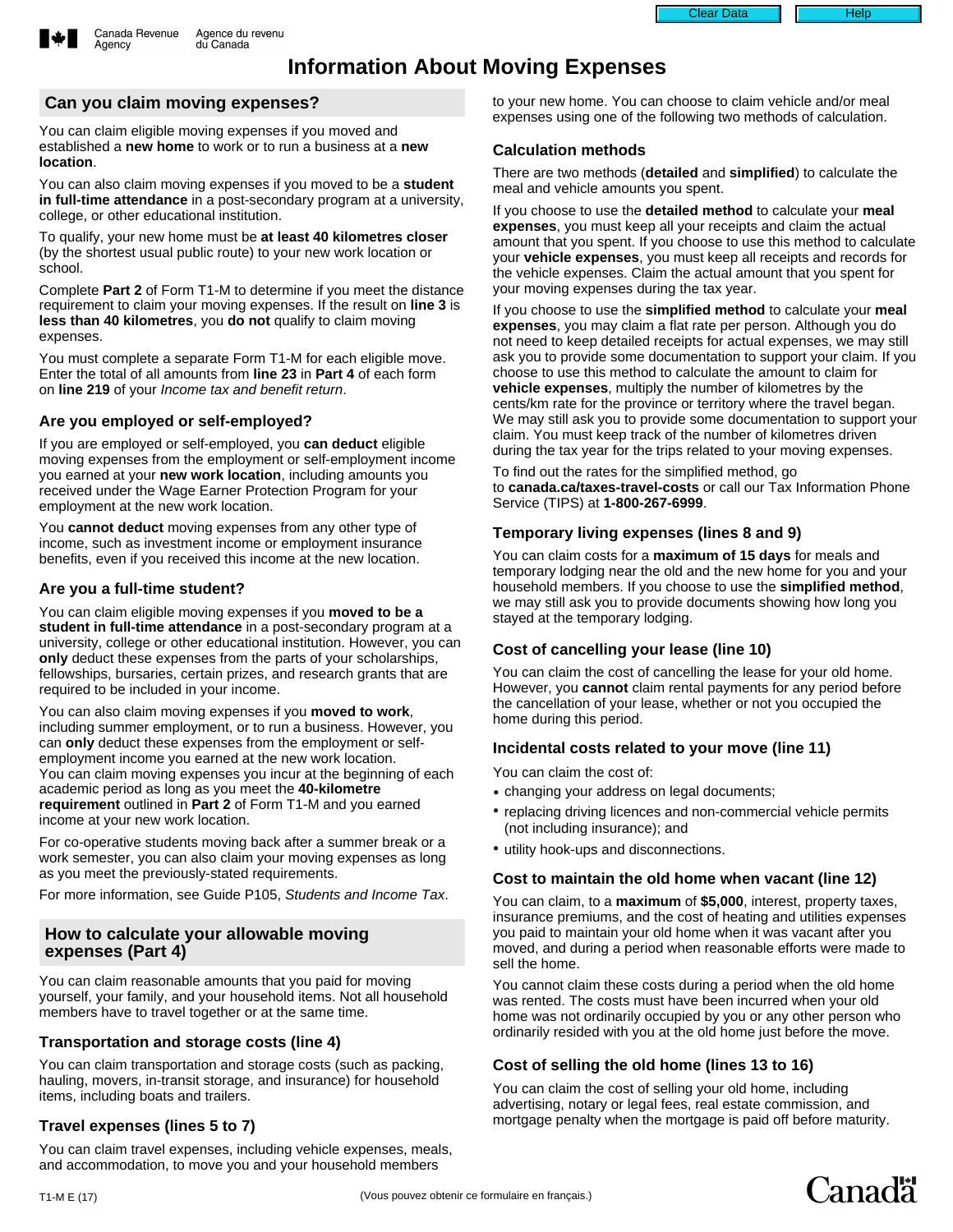#### Clear Data **Help** Help

### **Cost of buying the new home (lines 17 and 18)**

If you or your spouse or common-law partner sold your old home because of your move, you can claim the legal or notary fees you paid to buy your new home, as well as any taxes paid (other than GST/HST) for the transfer or registration of title to the new home.

#### **Reimbursement or allowance you received for your move (line 20)**

If you received a reimbursement or an allowance from your employer for your eligible moving expenses, you can **only** claim your moving expenses if you include the amount you received in your income or if you reduce your moving expenses by the amount received.

We may ask you to provide a letter from your employer saying that you were not reimbursed for the moving expenses you are claiming.

### **Expenses you paid in a year after you moved**

If your moving expenses were paid in a year after the year of your move, you can claim them on your return for the year you paid them against employment or self-employment income earned at the new work location.

The same option is offered to students reporting a taxable amount of scholarships, fellowships, bursaries, certain prizes, and research grants.

This may apply if your old home did not sell until after the year of your move. If this is the case, we may ask you to submit this form with the receipts and explain the delay in selling your home. However, you **cannot carry back** moving expenses **to a prior year**. For example, if you paid moving expenses in the current year for a move that occurred in a prior year, you cannot claim the expenses paid in the current year on your prior year return, even if you earned employment income, self-employment income, or received a taxable amount of scholarships, fellowships, bursaries, certain prizes, and research grants at the new location in the prior year.

### **Your net eligible income (line 22)**

If you are an **employee**, your net eligible income is equal to the amounts reported on your T4 and/or T4A slips **relating to the new work location** and that are included on lines 101 and/or 104, **minus** any amount relating to the new work location claimed on lines 207, 212, 229, 231, and 232 of your return.

If you are **self-employed**, your net eligible income is generally equal to the net amounts **earned at the new work location** that are included on lines 135 to 143, **minus** any amounts claimed on lines 212 and 222 of your return.

If you are a **student**, your net eligible income is equal to the amount of scholarship, bursaries, fellowships, research grants, and/or certain prizes required to be included in your income for the year.

### **Unused moving expenses available to carry forward to a future year (line 24)**

**If you are an employee or self-employed** and your net moving expenses (**line 21**) paid in the year of the move are more than the net eligible income (**line 22**) earned at the new work location in that same year, you can carry forward and deduct the unused part of those expenses from your employment or self-employment income you earn at the new work location and report on your return in the following years.

**If you are a full-time student** and your net moving expenses (**line 21**) paid in the year of the move are more than the scholarships, fellowships, bursaries, certain prizes, and research grants income you report for the year (**line 22**), you can carry forward and deduct the unused part of those expenses from the same type of income you receive and report on your return for the following years.

## **Ineligible moving expenses**

Expenses you **cannot** claim include:

- expenses for work done to make your old home more saleable;
- any loss from the sale of your home;
- travel expenses for house-hunting trips before you move;
- travel expenses for job hunting in another city;
- the value of items movers refused to take, such as plants, frozen food, ammunition, paint, and cleaning products;
- expenses to clean or repair a rented home to meet the landlord's standards;
- expenses to replace personal-use items such as toolsheds, firewood, drapes, and carpets;
- mail-forwarding costs (such as with Canada Post);
- costs of transformers or adaptors for household appliances;
- costs incurred in the sale of your old home if you delayed selling for investment purposes or until the real estate market improved; and
- mortgage default insurance.

Generally, you cannot deduct the cost of moving a mobile home. However, if you have personal items in a mobile home when it is moved, you can deduct the cost of moving the home as long as it is not more than the estimated cost to move those personal items separately.

### **Did you move to Canada, from Canada, or between two locations outside Canada?**

### **Did you move to or from Canada?**

If you meet all conditions and requirements (read "Can you claim moving expenses?"), you can claim **eligible expenses** for a move from Canada if:

- you are a **full-time student** (including co-operative student), or a **factual** or **deemed resident** of Canada; **and**
- you moved from the place where you ordinarily resided to live in another place where you ordinarily reside.

You **cannot** claim moving expenses if you rent an apartment in another country where you are working temporarily and you maintain residential ties in Canada (for example, your spouse and children remain in your home in Canada) because your home in Canada is where we consider you to ordinarily reside.

### **Did you move between two locations outside Canada?**

If you meet all conditions and requirements (read "Can you claim moving expenses?"), you can claim **eligible expenses** for a move between two locations outside Canada if you are a **factual** or **deemed resident** of Canada.

For more information, see Income Tax Folio S5-F1-C1, Determining an Individual's Residence Status, or section "Were you a deemed resident of Canada?" in the General Income Tax and Benefit Guide for Non-Residents and Deemed Residents of Canada.

### **Do you need more information?**

For more information, see Income Tax Folio S1-F3-C4, Moving Expenses, visit **canada.ca/taxes** or call **1-800-959-8281**.

#### **Teletypewriter (TTY) users**

If you have a hearing or speech impairment and use a TTY, call **1-800-665-0354** during regular business hours.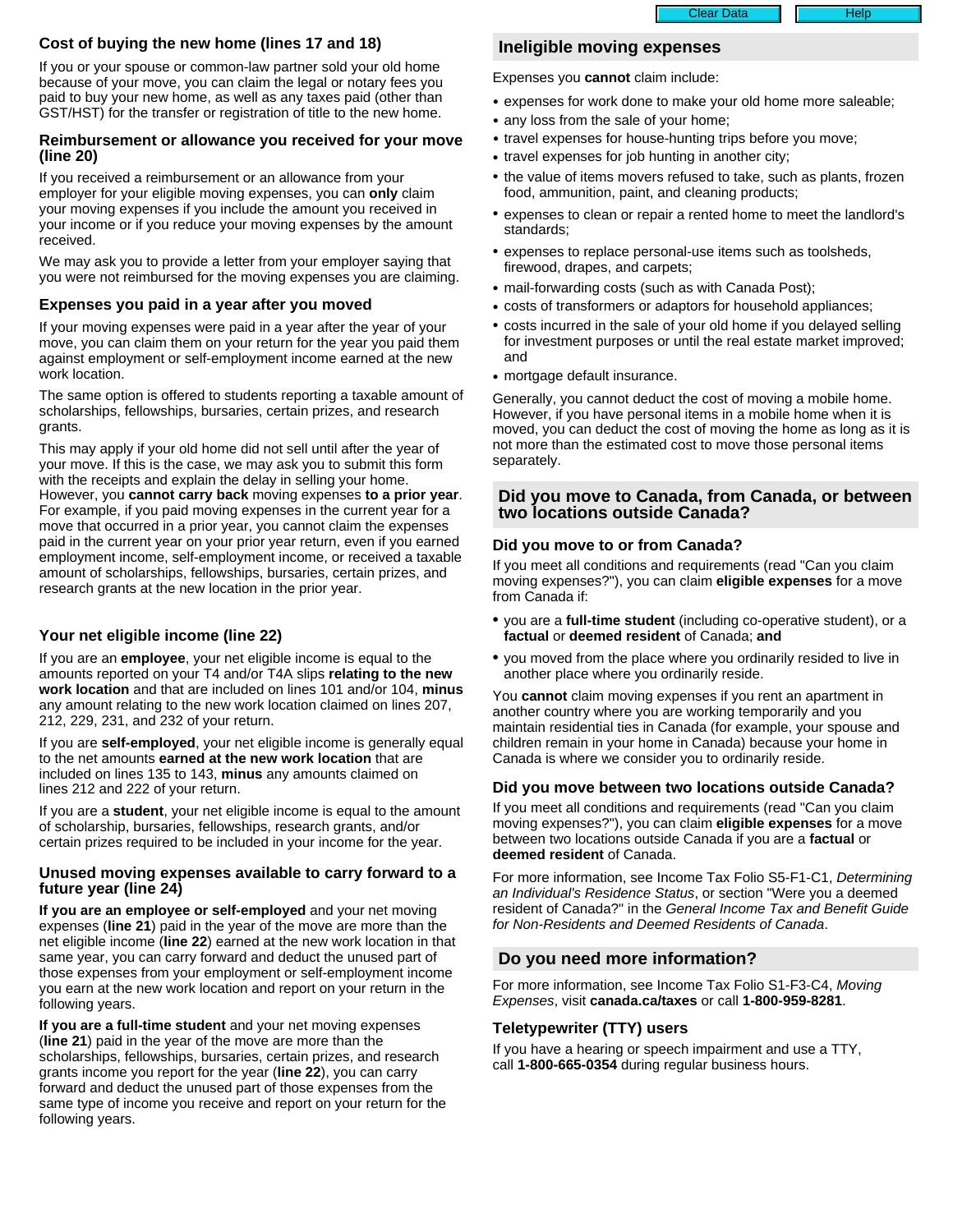



# **Moving Expenses Deduction**

Read the attached **"Information about moving expenses"** sheet **before** completing this form.

Complete a separate form to calculate your eligible moving expenses deductions for each move.

If you are filing electronically or filing a paper return, do not send any documents. Keep all your documents in case we ask to see them later. If you are using EFILE, show your documents to your EFILE service provider.

| $-$ Part 1 – Taxpayer information |           |                         | Tax year |  |  |  |  |  |  |  |  |
|-----------------------------------|-----------|-------------------------|----------|--|--|--|--|--|--|--|--|
| First name                        | Last name | Social insurance number |          |  |  |  |  |  |  |  |  |
|                                   |           |                         |          |  |  |  |  |  |  |  |  |

### **Part 2** – **Calculation of distance in kilometres**

| Distance in kilometres between your old home and your new place of work or educational institution |   |  |
|----------------------------------------------------------------------------------------------------|---|--|
| Distance in kilometres between your new home and your new place of work or educational institution |   |  |
| Line 1 minus line 2                                                                                | = |  |
| If the amount on line 3 is loss than 40 kilometres, you cannot deduct your moving expenses         |   |  |

**If the amount on line 3 is less than 40 kilometres, you cannot deduct your moving expenses. If this is the case, do not complete the rest of this form.**

| Enter the address of your old home                                                    |                                    |                                         |
|---------------------------------------------------------------------------------------|------------------------------------|-----------------------------------------|
| Apt No. - Street No. Street name                                                      |                                    |                                         |
| City                                                                                  | Province or territory              | Postal code<br>$\blacktriangleright$    |
| Country (if outside Canada)                                                           |                                    |                                         |
| Enter the address of your new home                                                    |                                    |                                         |
| Apt No. - Street No. Street name                                                      |                                    |                                         |
| City                                                                                  | Province or territory              | Postal code<br>$\blacktriangledown$     |
| Country (if outside Canada)                                                           |                                    |                                         |
| Date of move                                                                          | Year<br>Month<br>Day               |                                         |
| Date you started your new job or business, or your studies                            |                                    |                                         |
| Main reason for the move                                                              | To work or to run a business<br>or | To study full time                      |
| Information about your employer, business, or educational institution after the move: |                                    |                                         |
| Name                                                                                  |                                    |                                         |
| Apt No. - Street No. Street name                                                      |                                    |                                         |
| City                                                                                  | Province or territory              | Postal code<br>$\overline{\phantom{a}}$ |
| Country (if outside Canada)                                                           |                                    |                                         |

Canadä